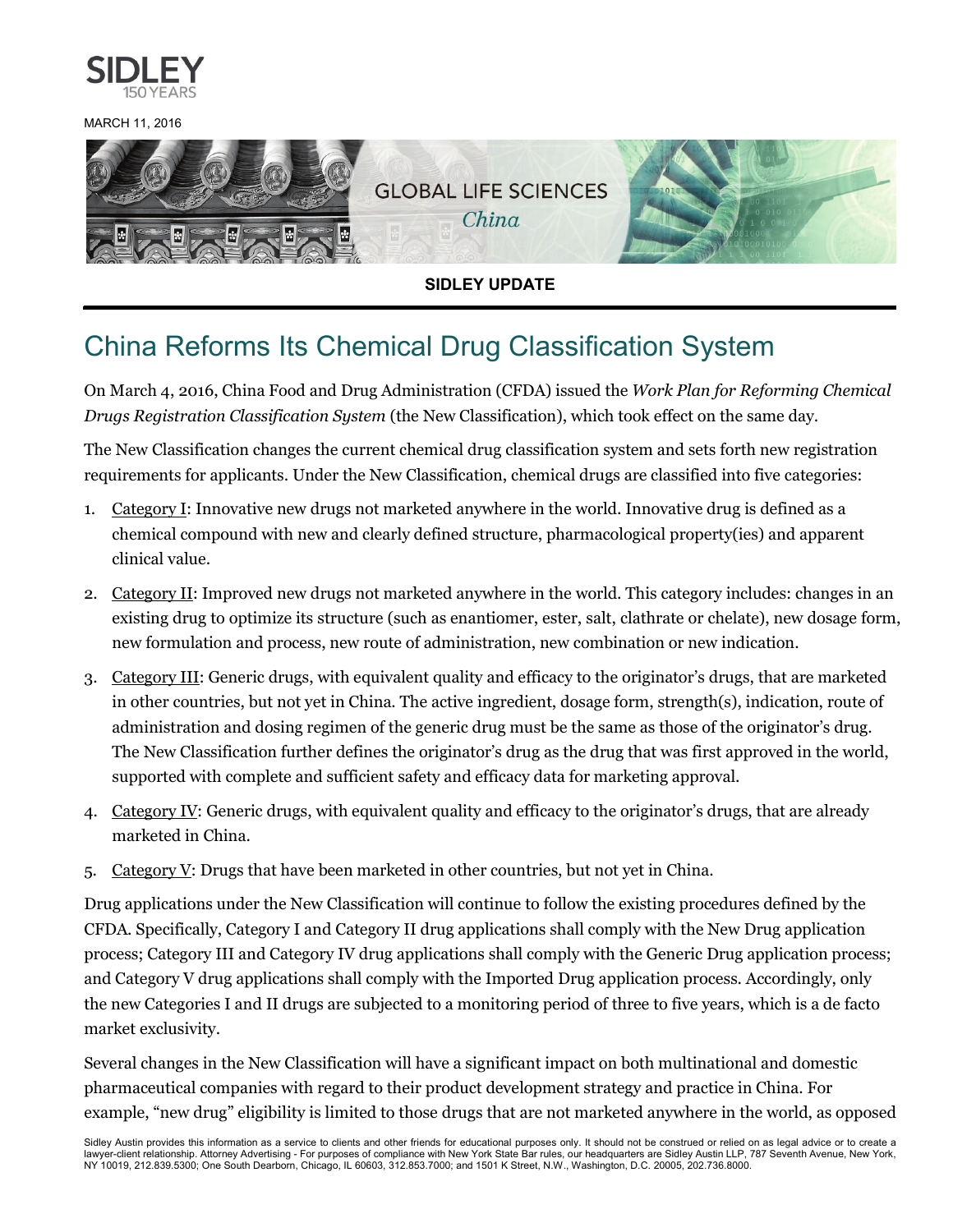to "not marketed in China" in the previous definition. This change may incentivize multinational companies wishing to bring innovative drugs to China to start their product development in China earlier in the process than before in order to realize marketing advantages. For domestic companies to market a generic drug, they are now required to demonstrate the equivalent quality and efficacy against the originator's product, regardless of whether the originator's drug is marketed in China. This requirement represents a challenge to many local generic drug companies.

If you have any questions regarding this Sidley Update, please contact the Sidley lawyer with whom you usually work, or

**Chen Yang** *Partner* +86 10 5905 5600 [cyang@sidley.com](mailto:cyang@sidley.com)

**Ling Su** *Strategic Advisor, Life Sciences* +86 21 2322 9327 [ling.su@sidley.com](mailto:ling.su@sidley.com)